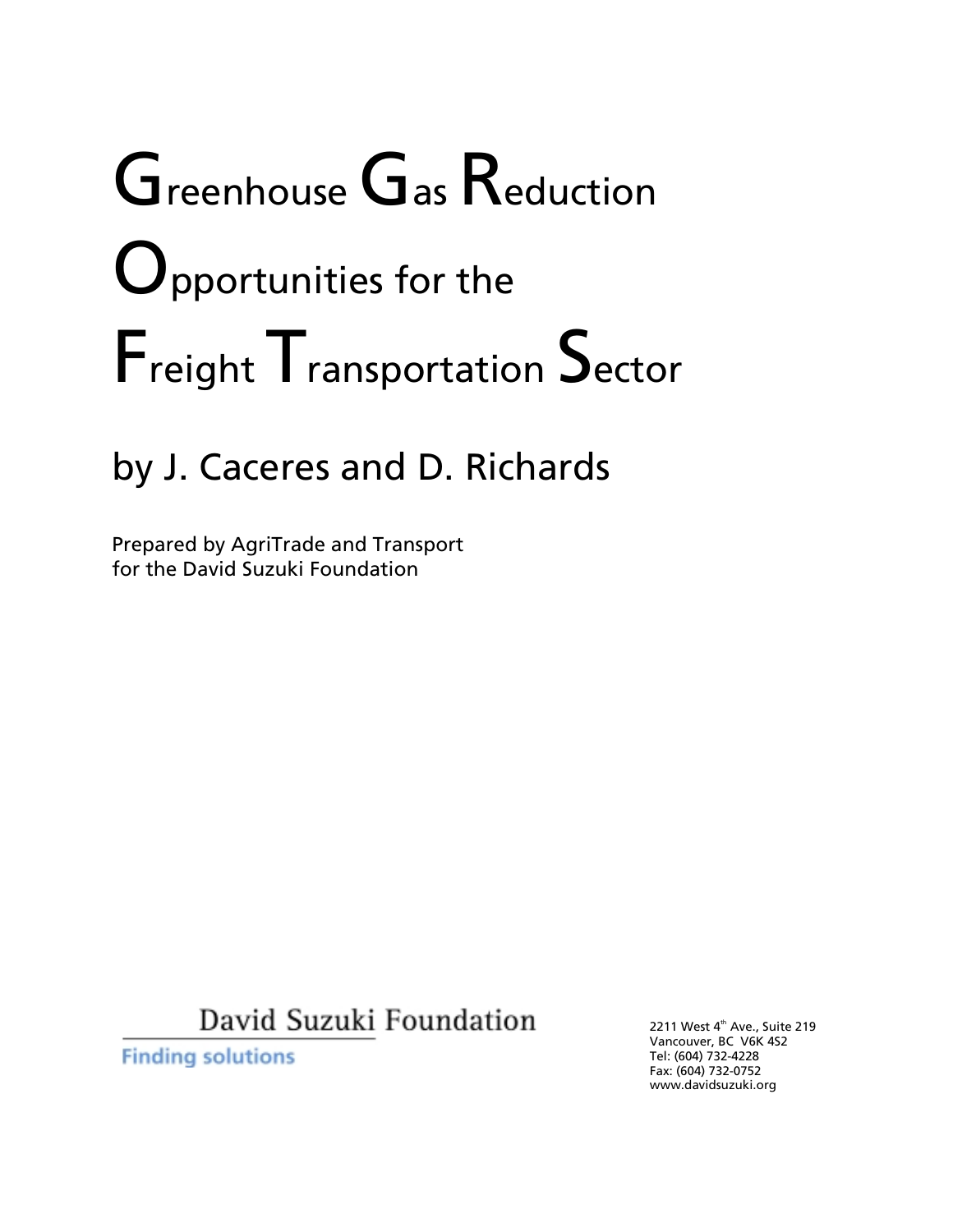# **1. Introduction**

The purpose of this report is to examine the potential to reduce greenhouse gas emissions in the freight sector in British Columbia over the period 2000-2015.

Section 2 provides a profile of the freight transportation system in B.C. Section 3 provides the baseline estimates of 1990 emissions for freight in B.C., the emissions that are forecast to occur in 2015, and the amount of emission reductions from the forecast 2015 level required to meet the Kyoto target.

Section 4 provides an analysis of the transportation sector in B.C. using the following criteria:

- Technical and economic potential for energy efficiency improvements
- Applicability of energy conservation techniques and practices, e.g. mode shifting
- Availability of concrete examples of implementation in B.C. or elsewhere

It also examines policy changes, incentives and disincentives which can facilitate the implementation of more efficient modes of freight transportation, including a discussion of market and other barriers which impede the implementation of design solutions.

Section 5 provides a high level (conceptual) economic analysis of the potential for employment and investment opportunity through the implementation of these policies and incentives. Section 6 will sum up the significant findings and conclusions.

# **2. Freight Transportation in B.C.**

Trucking in B.C. is comprised of for-hire or common carriers, couriers, and private trucking operated by companies that haul their own freight. Independent-owner operators provide trucking service to both private and for-hire carriers. There is little data available on private trucking, and long-haul trucking is not its main activity.

In 1998, for-hire inter-city truck freight totalled 44 million tonnes. Intraprovincial (within B.C.) shipments accounted for 15.7 million tonnes, interprovincial (to or from another province) accounted for 8.2 million tonnes, and to or from the U.S. accounted for 4.8 million tonnes. The average distance of shipments loaded in B.C. is 850 kilometres and for shipments unloaded in B.C. 1,206 kilometres. The most important commodities loaded in B.C. are wood products, by tonnage and revenue. Shipments weighing over 10,000 Kgs (22,000 lbs) account for 90 per cent of tonnage loaded in B.C.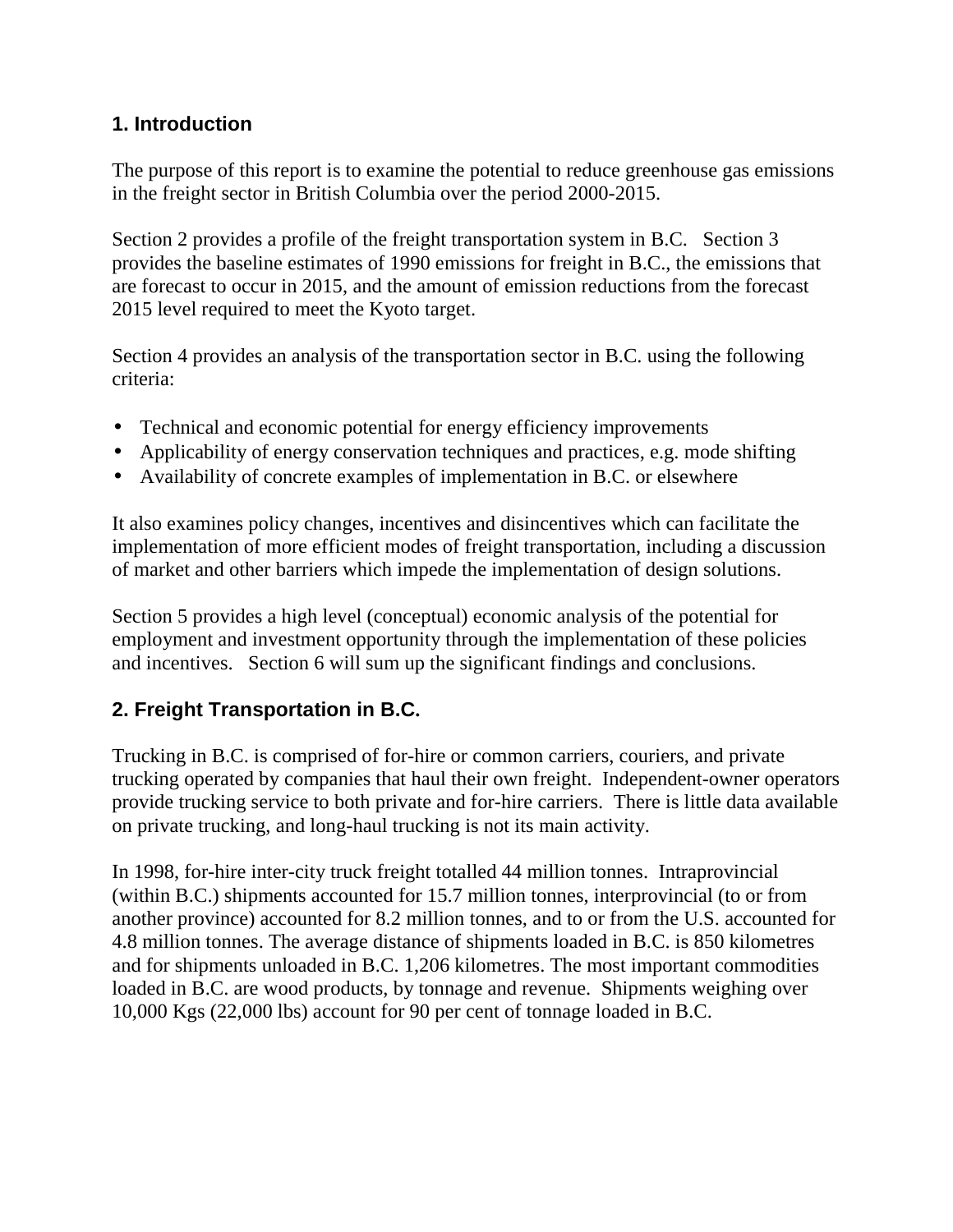In 1997, rail traffic totalled 89.8 million tonnes. Intraprovincial (within B.C.) shipments totalled 30.6 million tonnes, of which 21.2 was loaded on marine vessels for export. Traffic to or from the U.S. totalled 4.9 million tonnes. Traffic to or from other provinces totalled 54.3 million tonnes, dominated by westbound exports of coal, grain, potash and sulphur. The CN and CPR main lines are also used to ship containers of imported goods eastbound. Forest products are the most important component of traffic on the B.C. Rail line from the interior to North Vancouver.

. In 1997, domestic marine traffic in B.C. amounted to 12 million tonnes. This is a small part of B.C. port activity. Marine shipments overseas totalled 81.8 million tonnes and from overseas 5.2 million tonnes.<sup>1</sup>

Trade between B.C. and other provinces grew an annual average four per cent per year between 1984 and 1995, about the rate of inflation. However, foreign trade with B.C. grew seven per cent per year. Increasingly, B.C. trade flows are growing north-south with the U.S., in line with the growing integration of the Canadian and U.S. economies. B.C. relied less on other provinces as a market than any other province. B.C. production (by value) was shipped 62 per cent to within the province, 31 per cent international and six per cent to other provinces. $2^2$ 

Canadian National and Canadian Pacific Railway maximize the mileage they ship goods on their lines before transfer to U.S. railways. Thus, B.C. is a gateway for international imports and exports to and from other parts of Canada. Because truck weight limits are higher in Canada (138,000 pounds) than in the U.S. (80,000), there is an incentive for exports by truck from Alberta to use B.C. highways. As a result, B.C. gateways handle about 16 per cent of Alberta's exports by truck to the U.S.

# **3. Emissions and Activity Forecast**

The current forecast<sup>3</sup> indicates that greenhouse gas (GHG) emissions from energy consumption in the freight transportation sector will grow from 4.6 Megatonnes (millions of tonnes) in 1990 to 7.3 Megatonnes in 2015, an increase of 56 per cent. Almost all of the growth in emissions is due to increased trucking activity. The following tables illustrate trends in freight emissions and activity.

 1 Transport Canada, Transportation in Canada 1998, p.254

<sup>&</sup>lt;sup>2</sup> Transport Canada, Transportation and North American Trade, 1998, Chapter 6<br><sup>3</sup> Natural Resources Canada, <u>Canada's Emissions Outlook</u>, Tables BC-18,19,20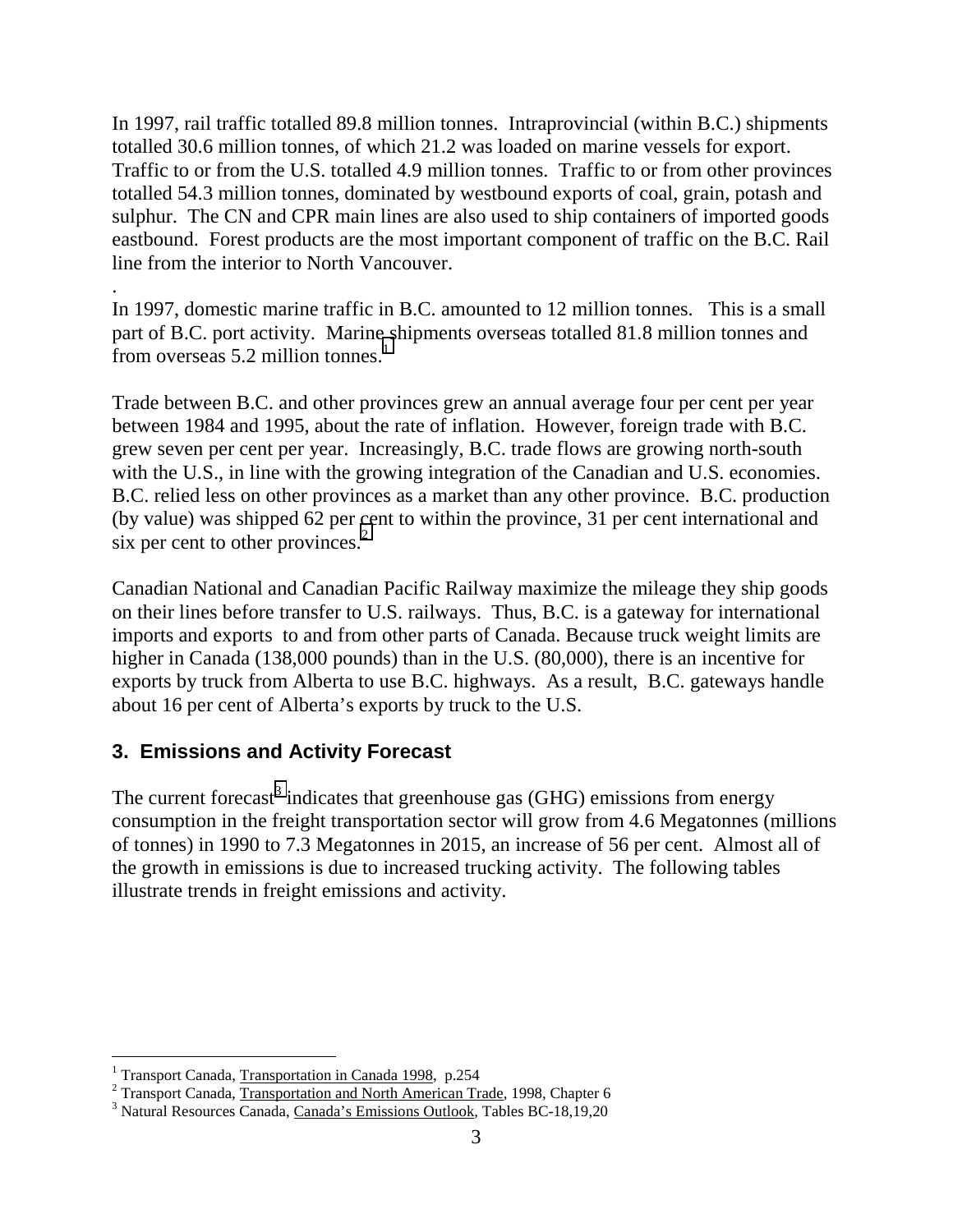|                                 |      | $\mathbf{\sigma}$ |      |      |      |      |                |                |                            |
|---------------------------------|------|-------------------|------|------|------|------|----------------|----------------|----------------------------|
|                                 | 1990 | 1995              | 2000 | 2005 | 2010 | 2015 | Mode %<br>1990 | Mode %<br>2015 | Change<br>$2015 -$<br>1990 |
|                                 |      |                   |      |      |      |      |                |                |                            |
| <b>Heavy Duty Gas Trucks</b>    | 298  | 383               | 644  | 765  | 875  | 964  | 6.4%           | 13.3%          | 223%                       |
| Light-Med Duty Diesel Trucks    | 449  | 810               | 883  | 954  | 976  | 989  | 9.7%           | 13.6%          | 120%                       |
| <b>Heavy Duty Diesel Trucks</b> | 2234 | 2866              | 3324 | 3334 | 3406 | 3568 | 48.1%          | 49.1%          | 60%                        |
| <b>Total Trucks</b>             | 2981 | 4059              | 4851 | 5053 | 5257 | 5521 | 64.2%          | 76.0%          | 85%                        |
| Rail                            | 1476 | 1689              | 1524 | 1505 | 1516 | 1490 | 31.8%          | 20.5%          | 1%                         |
| Domestic "Marine"               | 1874 | 2463              | 2068 | 2168 | 2393 | 2566 | n/a            | n/a            | 37%                        |
| Domestic Marine Freight         | 186  | 245               | 206  | 216  | 238  | 255  | 4.0%           | 3.5%           | 37%                        |
| <b>Total Freight</b>            | 4643 | 5993              | 6581 | 6774 | 7011 | 7266 | 100.0%         | 100.0%         | 56%                        |

Table: B.C. Freight Emissions Kilotonnes CO<sub>2</sub> Equivalent<sup>4</sup>

**Table: B.C. Freight Activity in tonne-kilometres<sup>5</sup>**

|                             | 1990 | 1995  | 2015  | 1990   | 1995   | 2015   |  |
|-----------------------------|------|-------|-------|--------|--------|--------|--|
| Rail tonne-km (billions)    | 61.7 | 73.4  | 82.1  | 70.5%  | 68.1%  | 63.6%  |  |
| Truck tonne-km (billions)   | 16.3 | 21.8  | 33.2  | 18.7%  | 20.2%  | 25.7%  |  |
| Marine tonne-km (billions)  | 9.5  | 12.7  | 13.9  | 10.8%  | 11.8%  | 10.8%  |  |
| Freight tonne-km (billions) | 87.5 | 107.9 | 129.2 | 100.0% | 100.0% | 100.0% |  |

One tonne-kilometre is one tonne hauled one kilometre

In 1995, rail accounted for 68.0 per cent of freight activity (tonne-kilometres) and 28.2 per cent of freight emissions. Trucking accounted for 20.2 per cent of activity and 67.7 per cent of emissions. Domestic marine accounted for 11.8 per cent of activity and 4.1 per cent of emissions. Between 1990 and 2015, rail activity will increase 33 per cent with no increase in emissions. Trucking activity will increase 104 per cent with an 85 per cent increase in emissions.

About two-thirds of the trucking tonne-kilometres are handled by major for-hire carriers, with the balance handled by smaller carriers, private trucking and couriers. Inter-city trucking accounts for 56 per cent of truck emissions and urban trucking for 44 per cent.<sup>6</sup>

Under the Kyoto protocol, Canada would reduce its GHG emissions to a level six per cent below 1990. For freight in B.C. this would mean a reduction from the 7.3 Megatonnes forecast in 2015 to 4.3 Megatonnes, or by 41 per cent. The Kyoto target is the current objective, but may not achieve the goal of sustainability on climate change in the long-term.

<sup>4</sup> Natural Resources Canada

<sup>&</sup>lt;sup>5</sup> Delcan and A.K. Socio-Technical Consultants, Assessment of Freight Forecasts and Greenhouse Gas Emissions, prepared for Transportation Table, June, 1999. We have taken the national emissions and freight activity from this report and allocated activity to B.C. based on share of national emissions for each mode for each year indicated.  $6$  ibid, sec 5.3.1 step 3 and step 4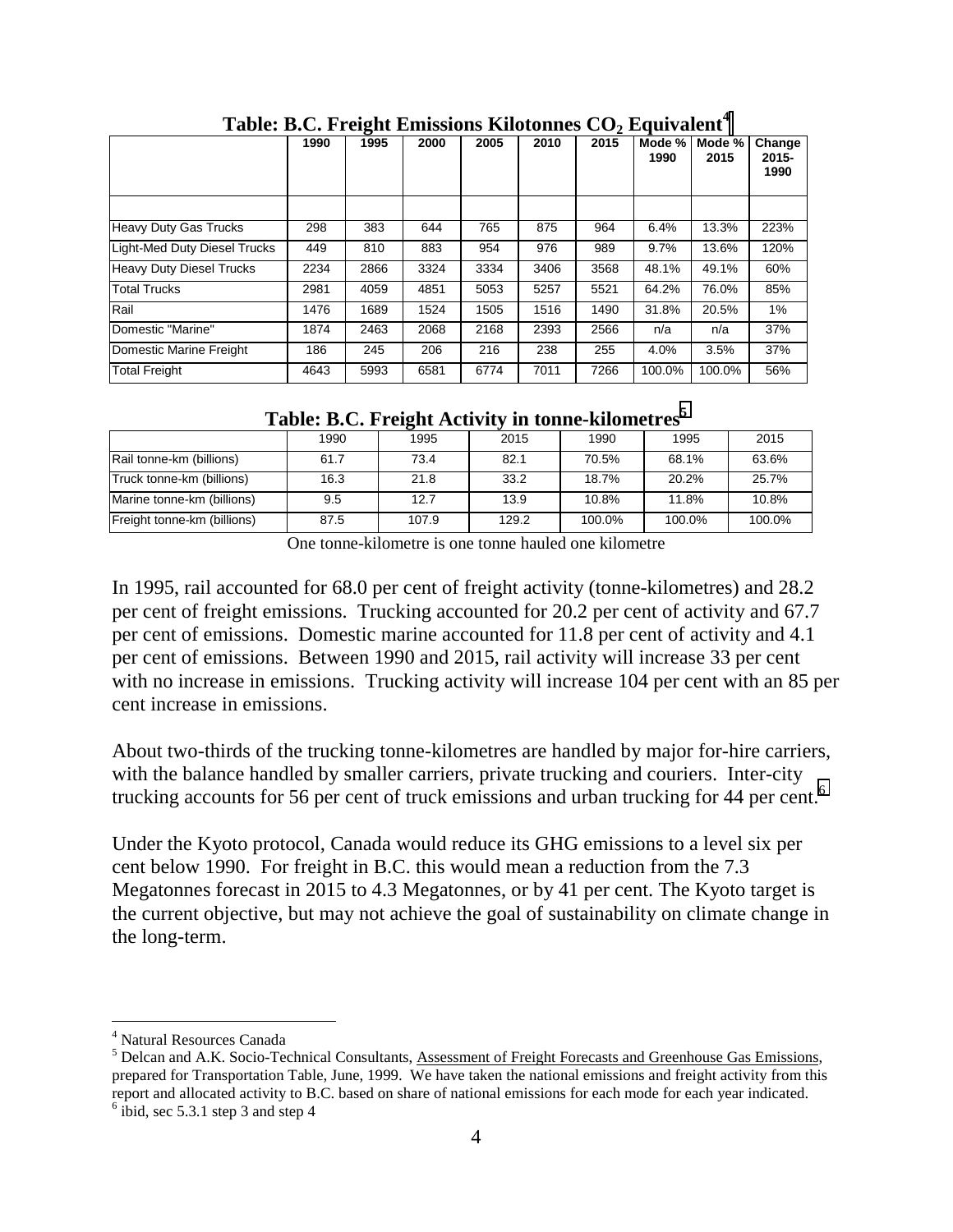The forecast of 2015 emissions developed by Natural Resources Canada (NRCan) assumes a sharp decline in current rates of emissions growth. If the carbon dioxide emission trends of 1990-1997 were simply extrapolated (linear, not compounded), freight emissions in 2015 would be 12.5 Megatonnes, or 184 per cent above 1990 levels and 79 per cent above the NRCan forecast used for 2015. Almost all of the difference is in trucking. Whereas B.C. trucking emissions grew 60 per cent in seven years between 1990 and 1997, the NRCan forecast projects they will grow just 16 per cent in 18 years between 1997 and 2015. The forecast projects trucking activity will grow at about onethird the rate experienced since 1994.

We have scaled down the forecast of the total B.C. domestic marine sector to an estimate of the B.C. domestic marine freight sector, based on the national estimate by the Transportation Table portioned to B.C. domestic freight activity. Note that emission estimates of the B.C. freight sector exclude international ocean shipping.

The NRCan forecast assumes that the price of crude oil will be \$U.S. 20.60 per barrel. This year the price has already increased to \$30 per barrel. This should lower the forecast of emissions from transportation per se. However, this will encourage more use of Alberta oil sands which will increase emissions in oil production. The overall effect could be increased emissions.<sup>7</sup>

The NRCan forecast for 2015 already incorporates anticipated improvements in the fuel efficiency of freight modes. Fuel efficiency in trucking is expected to improve 0.5 per cent per year, marine 0.3 per cent per year and rail 1.0 per cent per year. The following table compares the fuel efficiency of trucking, rail and marine in terms of kilojoules of energy consumption per tonne-kilometre<sup>8</sup>.

| ິ<br>Ö                       |      |      |      |      |
|------------------------------|------|------|------|------|
| <b>Mode</b>                  | 1990 | 1995 | 2010 | 2015 |
| Truck Avg                    | 2670 | 2600 | 2412 | 2353 |
| <b>Truck Tractor-Trailer</b> | 1300 | 1268 | 1176 | 1148 |
| Rail                         | 302  | 291  | 243  | 229  |
| Marine                       | 258  | 254  | 243  | 239  |

**Freight Energy Intensity – kilojoules per tonne-kilometre<sup>9</sup>**

<sup>&</sup>lt;sup>7</sup> Centre for Sustainable Transportation, Monitor #3, March 2000, p.9

<sup>&</sup>lt;sup>8</sup> measures freight workload, one tonne-kilometre is one tonne hauled one kilometre

<sup>&</sup>lt;sup>9</sup> Truck average, rail and marine estimates are from Delcan Corporation and A.K. Socio-Technical Consultants, Assessment of Freight Forecasts and Greenhouse Gas Emissions, Final Report, 1999, prepared for Transportation Climate Change Table. Inter-city truck estimates are from Delcan, KPMG and A.K. Socio-Technical Consultants, Assessment of Modal Integration and Modal Shift Opportunities, 1999, prepared for Transportation Climate Change Table.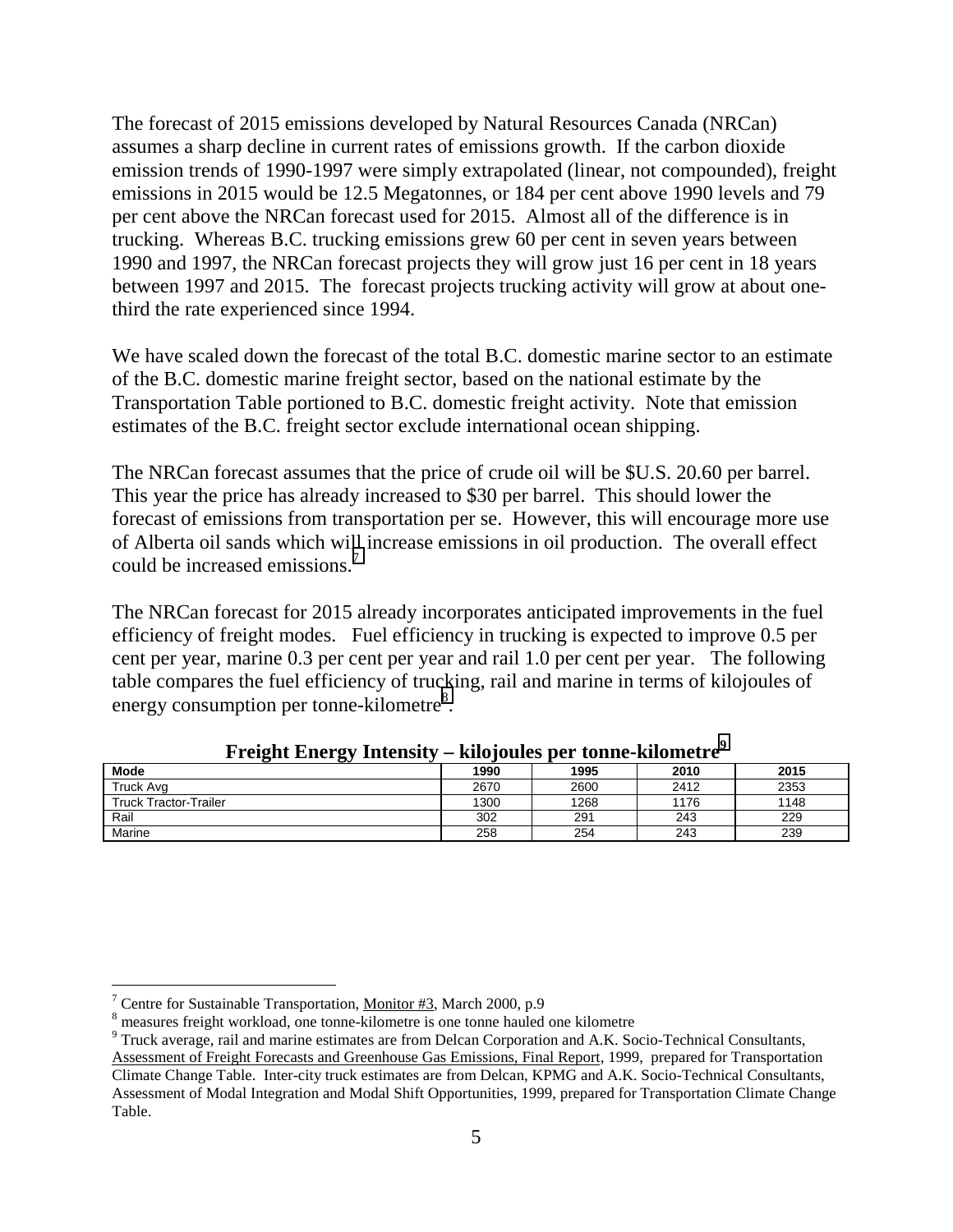# **4. Potential Emission Reductions**

# **Approach**

According to the Organization for Economic Cooperation and Development (O.E.C.D.), the overall framework of analysis for sustainability must consider the inter-relation between production and transportation.<sup>10</sup> Trying to reduce freight emissions without analyzing the link with production and distribution would be like trying to do urban transportation planning in isolation of land use planning.

Although technical advances have been made to improve the fuel efficiency of traffic, growth in the amount of traffic has overwhelmed these savings. Future advances in technology will also be insufficient to overcome increased environmental impacts.<sup>11</sup> Individual and disconnected measures can work at cross purposes by shifting freight to less fuel-efficient modes. Simply improving fuel efficiency of transport supply can induce additional transport demand.

Evolution of the production and distribution system to just-in-time logistics has had the following impacts which increase emissions: $^{12}$ 

- Increase in market share for trucking, the most energy inefficient inter-city mode
- Increase in shipment distances as globalization breaks down local economies
- Increase in out-sourcing of components
- Decrease in density and increase in shipment frequency
- Shift in distribution costs from private warehouses to public roads

While these trends are often viewed as a market preference, there is also an implicit subsidy involved through the road system, and the transfer of costs for pollution, global warming and collisions to society. The market does not reflect full costs.

The emerging trend toward consumers buying products over the internet will likely increase emissions in the freight sector more than anticipated. Truck manufacturers are already stepping up production of medium sized trucks for more dispersed shipping patterns. UPS is gearing up for an expected expansion in home delivery. Air freight will grow. However, consumers will create fewer emissions in driving to and from the store, except where shopping is a stop-off during a trip that will occur anyway.

 $\overline{a}$  $10$  O.E.C.D., Sustainable Consumption and Production, web site

<sup>&</sup>lt;sup>11</sup> O.E.C.D., Project on Environmentally Sustainable Transportation, web site

<sup>&</sup>lt;sup>12</sup> Caceres and Richards, "Just-in-Time System and Climate Change", paper to Canadian Transportation Research Forum conference, Montreal, 1999, p.7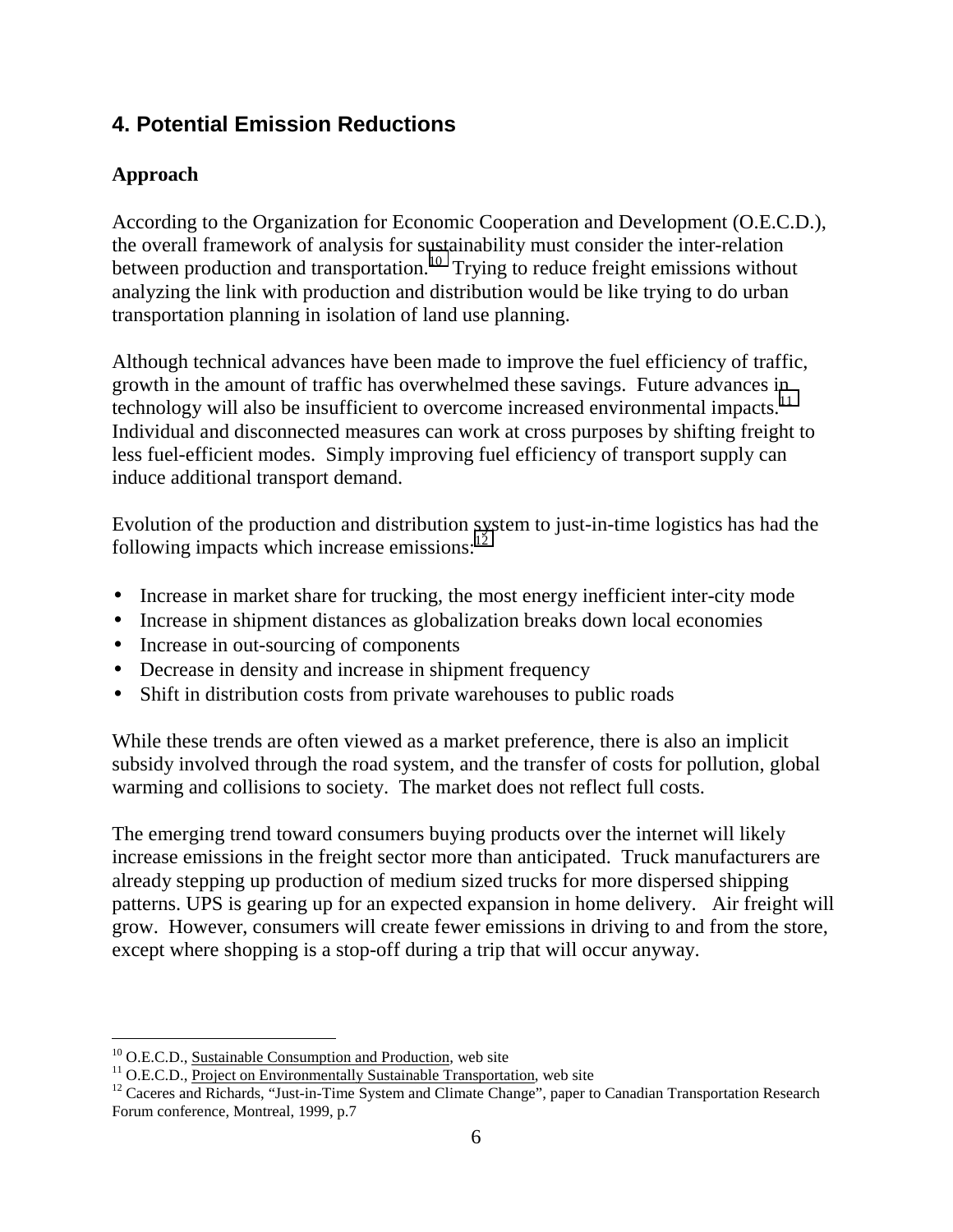The national Climate Change Transportation Table Options Paper is a good source of information on technical solutions to reduce freight emissions, but its approach to freight demand issues is limited. Implementing all of its *most promising* and *promising* measures for freight modes and truck vehicles/fuels (as well as the *less promising* measures for trucking) would reduce B.C. freight emissions in 2015 by 1.83 Megatonnes. B.C. freight emissions would then be 5.35 Megatonnes, still 23 per cent above the Kyoto target. The difference is due to the strong growth in trucking activity.

This analysis will outline an alternative approach with more aggressive technical solutions to reduce emissions, as well as conservation measures, for example shifting to more efficient modes and influencing the amount and type of freight demand.

Replacing 40 per cent of freight trucks with trucks powered by fuel cells (each of which reduces emissions a net 60 per cent after including emissions required to produce the hydrogen fuel) would reduce 2015 emissions by 1.32 Megatonnes. Note, however, that the cost of the hydrogen fuel is 50-100 per cent higher than the current diesel price. Limiting truck speeds to 90 kilometre per hour would save 0.44 Megatonnes. Truck driver training and better maintenance would save 0.56 Megatonnes. Other non-engine improvements (truck tracking, load matching, tires, lower vehicle weight, electronic border clearance) would save 0.28 Megatonnes.

Implementing a marine code of practice and shore power would reduce domestic marine freight emissions by 0.017 Megatonnes. Because marine freight emissions are already very low, and there is a slow replacement rate for vessels, there is little opportunity or benefit for fuel cells by 2015.

Electrifying main rail lines in B.C. would reduce emissions by 0.66 Megatonnes, after including emissions to generate and transport electricity.<sup>13</sup> However, the railways would be unable to finance the \$800 million cost of electrification on their own at current diesel prices. Using electric railway locomotives would save as much in emissions, at lower cost, than developing new hydrogen fuel cell locomotives. Reducing the gap in tax treatment on the purchase of rail equipment compared to trucks would save 0.06 Megatonnes.

More compact land use planning could reduce urban trucking emissions by 0.12 Megatonnes. Pooling urban delivery systems could reduce emissions by 0.12 Megatonnes by reducing circuitous routings and increasing load factors. Several firms could combine to operate their pick up and distribution, based out of an intermodal freight terminal and distribution centre.

<sup>&</sup>lt;sup>13</sup> Transportation Climate Change Table, Options Paper, app 5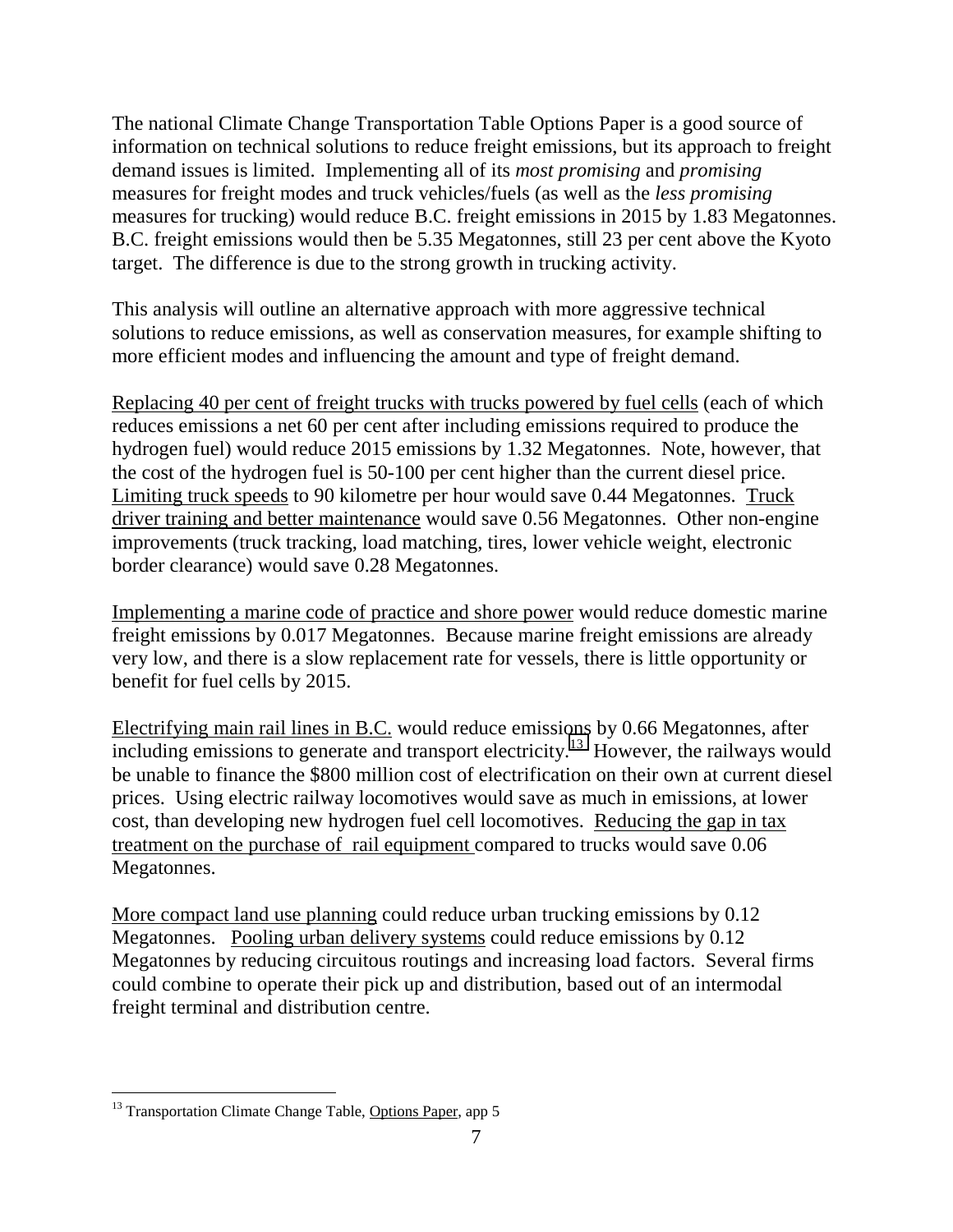Increasing local production and consumption is assumed to reduce emissions by 0.24 Megatonnes (75 per cent reduction in shipping distance for 10 per cent of inter-city truck hauls). For example, currently raw milk produced in B.C. is shipped to Alberta for processing, and then shipped back to B.C. Processing the milk in B.C. would reduce emissions.

The Transportation Table examined one intermodal option for B.C., which was to shift 18 per cent of point-to-point truck traffic between Calgary and Vancouver from truck to rail. It estimated emission reductions at 0.006 Megatonnes. This paper will instead examine a more systematic approach, including the removal of current market and regulatory distortions that act as barriers to increased intermodal transport and artificially increase the growth rate of truck transport.

|                  | 2015 truck<br>emissions<br>Megatonnes | 2015 inter-<br>city truck<br>emissions | 2015 Truck<br>emissions<br>avoided<br>Megatonnes (Megatonnes) | 2015 Additional<br>rail or marine<br>emissions<br>(Megatonnes) | 2015 pick up<br>from and<br>delivery<br>terminals<br>emissions<br>(Megatonnes) | 2015 Net<br>Change<br>emissions<br>(Megatonnes) |
|------------------|---------------------------------------|----------------------------------------|---------------------------------------------------------------|----------------------------------------------------------------|--------------------------------------------------------------------------------|-------------------------------------------------|
| <b>Shift 10%</b> | 5.521                                 | 3.11                                   | 0.31                                                          | 0.068                                                          | 0.027                                                                          | $-0.215$                                        |
| <b>Shift 20%</b> |                                       |                                        | 0.62                                                          | 0.136                                                          | 0.054                                                                          | $-0.429$                                        |
| <b>Shift 30%</b> |                                       |                                        | 0.93                                                          | 0.204                                                          | 0.082                                                                          | $-0.644$                                        |

**Table: Potential Emission Reductions from Mode Shift**

Shifting 20 per cent of inter-city truck traffic in 2015 to rail (e.g. carload, container or piggyback) or marine would reduce emissions by 0.429 Megatonnes, after including emissions from a 25 kilometre truck pick up and a 25 kilometre truck delivery. About two-thirds of the shift would displace the traffic growth forecast for trucking. As a result of the shift, rail/domestic marine traffic would increase about seven per cent.

An example of intermodal opportunity is the truck traffic that crosses the mountains. About 1,100 westbound trucks a day cross the Alberta/B.C. border daily and another 1,100 eastbound. These amounts will grow by 2015. There are opportunities with new short lines serving the Okanagan and Vancouver Island. With aggressive local marketing, short line railways have proved effective at taking truck traffic off highways, even over short distances. B.C. Rail is also owned by the Government of B.C. The opportunities for greater use of the marine freight mode include coastal areas, the Fraser River in the lower mainland and north-south lakes in the interior.

Implementing all of the above measures would reduce B.C. freight emissions by 4.3 Megatonnes to 3.0 Megatonnes, compared to the target of 4.3 Megatonnes. However, there is some overlap or double counting between individual fuel efficiency measures. Subsequent measures apply to a somewhat smaller base of emissions. Assuming a 25 per cent overlap, the total emission reduction is 3.2 Megatonnes to a level of 4.1 Megatonnes.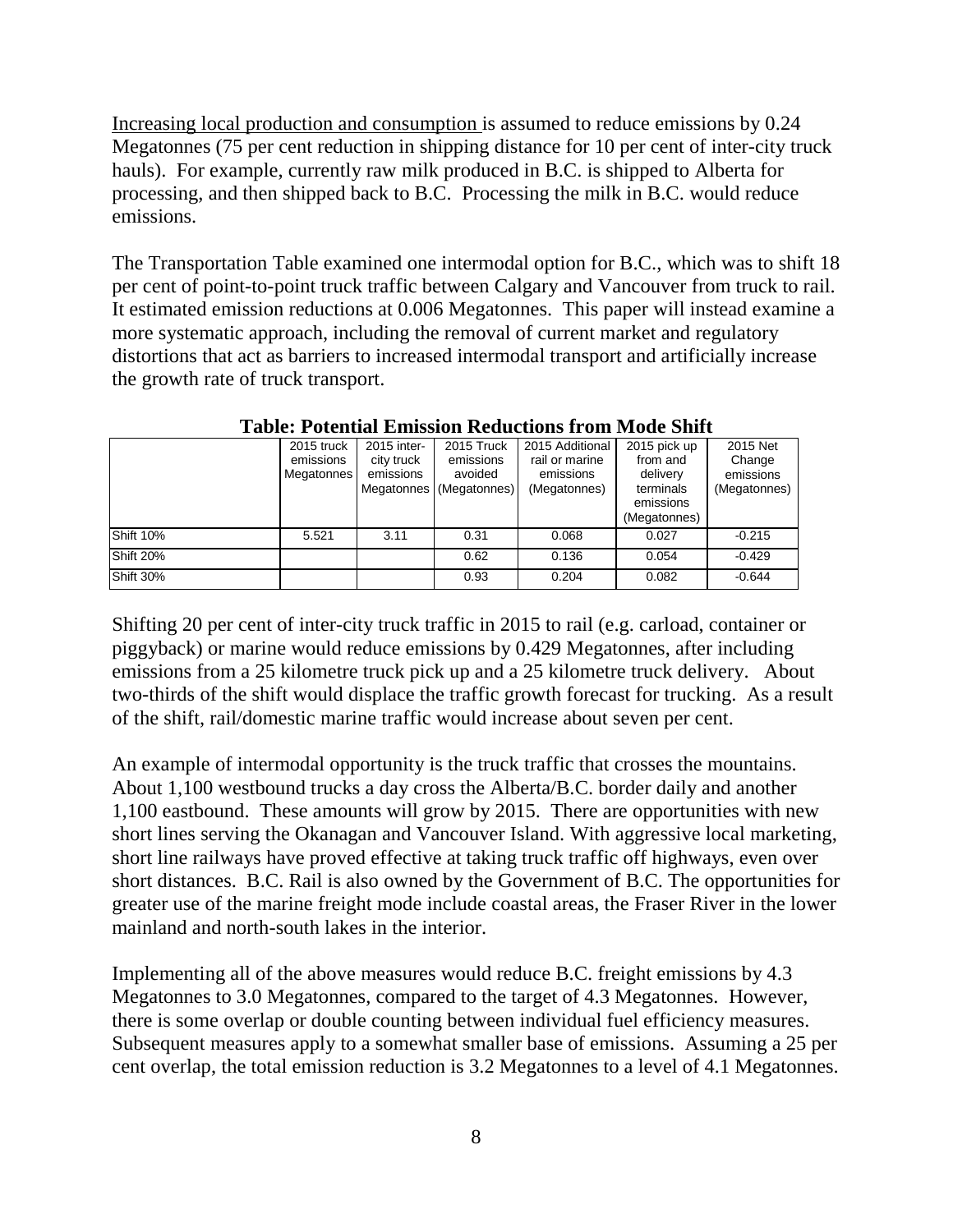The following table summarizes the possible measures that could be used to reduce freight greenhouse gas emissions in B.C.

|                                                                                             |              | Megatonnes | BC 2015 svg BC 2015 svg<br>(for the<br>mode) |
|---------------------------------------------------------------------------------------------|--------------|------------|----------------------------------------------|
| Trucking: replace 40% of trucks with trucks powered by fuel cells                           | technology   | 1.32       | 23.9%                                        |
| Trucking: tracking, load matching, tires, lower vehicle weight, electronic border clearance | technology   | 0.28       | 5.1%                                         |
| Trucking: limit speeds to 90 kms/hr                                                         | technology   | 0.444      | 8.0%                                         |
| Trucking: driver training, preventative maintenance                                         | conservation | 0.56       | 10.1%                                        |
| <b>Trucking</b>                                                                             |              | 2.604      | 47.2%                                        |
|                                                                                             |              |            |                                              |
| Rail freight car capital cost allowance                                                     | technology   | 0.016      | 1.1%                                         |
| Rail locomotive capital cost allowance                                                      | technology   | 0.046      | 3.1%                                         |
| Rail, electrification                                                                       | technology   | 0.663      | 44.5%                                        |
| Rail                                                                                        |              | 0.725      | 48.7%                                        |
|                                                                                             |              |            |                                              |
| Marine freight, code of practice                                                            | conservation | 0.007      | 2.7%                                         |
| Marine, shore power                                                                         | technology   | 0.01       | 3.9%                                         |
| <b>Marine</b>                                                                               |              | 0.017      | 6.7%                                         |
| Compact land use planning                                                                   | demand       | 0.12       |                                              |
| Pool urban deliveries                                                                       | demand       | 0.12       |                                              |
| Shift 20% of 2015 truck freight to rail or marine                                           | demand       | 0.429      |                                              |
| Increase local production & consumption                                                     | demand       | 0.24       |                                              |
| Measures to influence nature and amount of demand                                           |              | 0.909      |                                              |
|                                                                                             |              |            |                                              |
| Freight, emission reduction before adjustment for overlap among measures                    |              | 4.26       | 58.6%                                        |
| Freight, eliminate 25% overlap                                                              |              | 3.195      | 44.0%                                        |

#### **Table: Possible Measures to Reduce Freight Emissions in B.C.**

#### *Infrastructure Issues*

The trucking industry uses roads and traffic controls built and maintained at public expense. Diesel taxes and license fees cover about 60 per cent of the cost imposed on the road system by the typical tractor-trailer truck.<sup>14</sup> However, there is one toll highway between Hope and Kamloops. The latest (1997) National Highway System study recommends spending an additional \$2.9 billion for highways in B.C. in the designated national system, including \$806 million to expand capacity with additional lanes.

<sup>&</sup>lt;sup>14</sup> Royal Commission on National Passenger Transportation, 1991, determined that the average tractor-trailer caused 0.69 cents per tonne-kilometre in road costs. Fuel taxes and license fee revenue for a tractor-trailer in B.C. are 0.42 cents.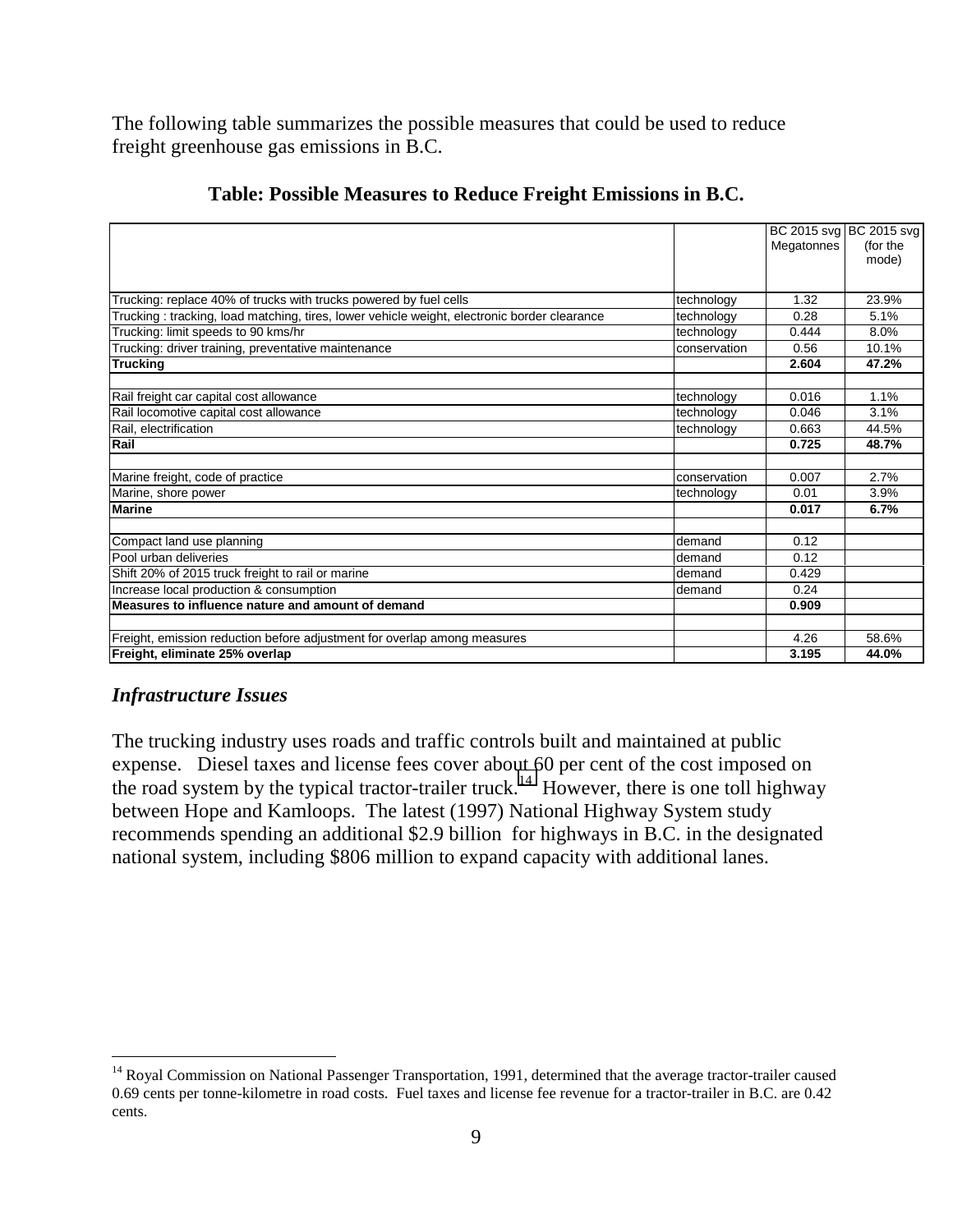Research work for the Transportation Table on infrastructure issues finds that increasing highway capacity would increase emissions. Although fuel is saved by reducing congestion for a while, the additional capacity induces new traffic that increases emissions overall. The O.E.C.D. states that the provision of additional road infrastructure is rarely a solution, but rather adds to the problem.<sup>15</sup> Intelligent highway systems (e.g. high tech traffic control and incident management systems) could both reduce emissions caused by congestion, and also increase emissions by expanding highway capacity.

Rail track capacity is adequate for present traffic volumes, but there is congestion in the Vancouver area. Traffic ranges from one to two trains per day on branch lines to 25 to 35 trains per day on the main lines. About 35 per cent of the CPR main line is double track, with major segments between Golden and Revelstoke, Sicamous and Kamloops and Agassiz to Coquitlam. Westbound grain traffic has declined 35 per cent since 1994 as transport subsidies were cut and Canada integrates with the continental grain economy. An increase in the exchange rate or integration of railway companies could alter the routing of some bulk shipments to U.S. ports. Coal traffic could decline as the Kyoto process increases the marginal cost of carbon to customers. Any decline in bulk traffic would free up additional capacity for intermodal traffic, but it would also mean that other traffic would have to cover a bigger share of fixed costs. Mode shift to rail could require infrastructure improvements, depending on the future volumes of bulk traffic.

The most recent Transport Canada inventory of freight infrastructure and activity in B.C. has very little information about domestic marine activity which appears to be small compared to overseas traffic. The Federal Government is already implementing a user pay system for marine.

# *Possible Economic Instruments*

Economic instruments are not a stand-alone magic bullet to reduce emissions in freight transport, but there can be a role for them to support other policies.

Research for the Transportation Table concludes that increasing diesel taxes by 50 cents per litre would still leave trucking emissions in 2010 at 35 per cent over 1990 levels. Fuel taxes have a bigger impact in passenger transport because B.C. commuters cannot drive via the U.S. Most of the rail tonnage, and much of the truck tonnage, can. Thus, increased diesel taxes in B.C. would shift some freight emissions to the U.S. unless U.S. fuel taxes were also raised.

<sup>-</sup> $15$  ibid, 3.3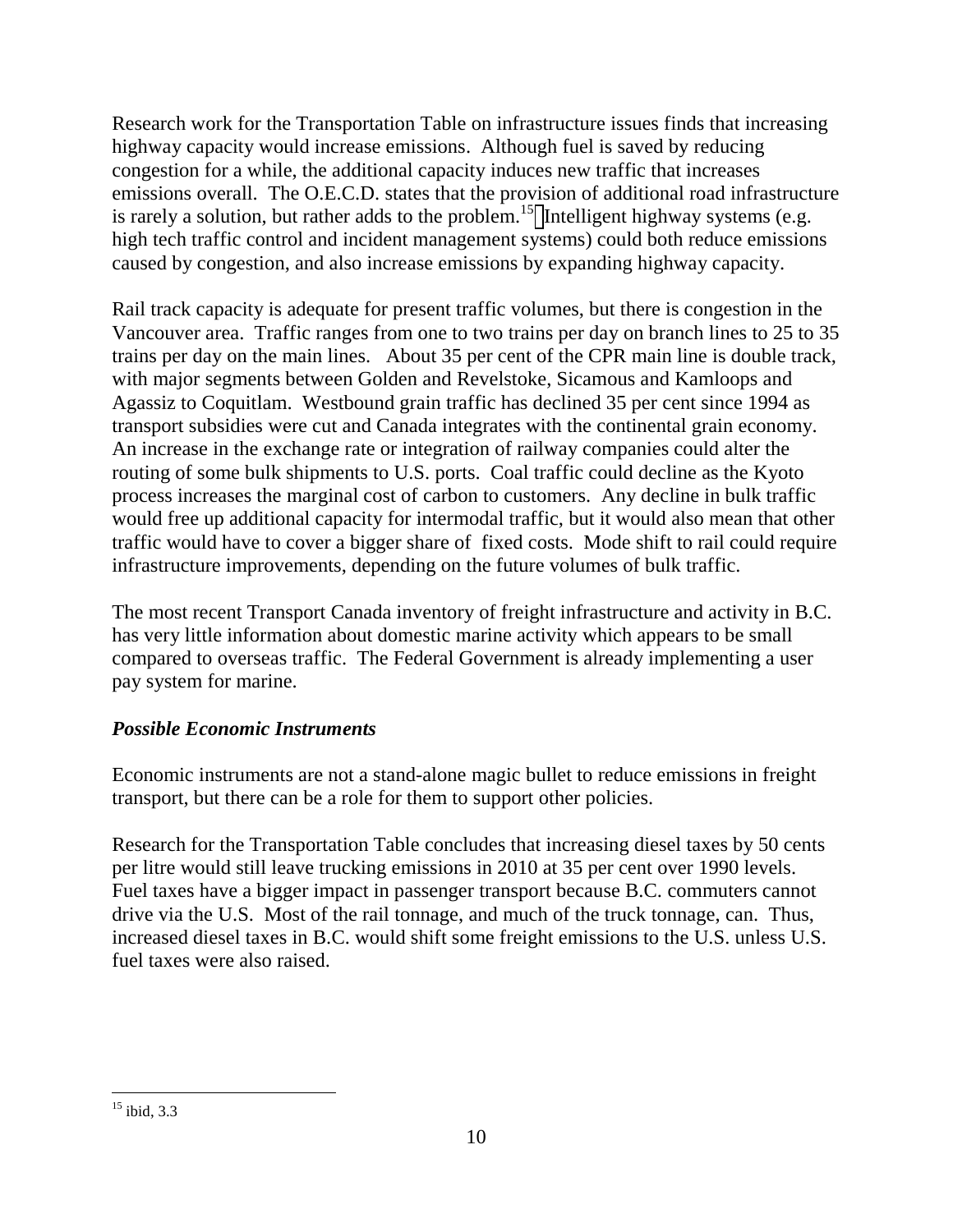Road pricing based on truck weight and distance driven is a better way to recover road costs because fuel taxes undercharge heavy vehicles. For sake of discussion, if the mileage toll for a tractor-trailer on the Coquihalla highway were applied to all trucks operating in B.C., and replaced the fuel tax and license fee, this would increase truck costs about 17 per cent. This would shift about eight to 19 per cent of truck traffic to other modes.<sup>16</sup> There are competitiveness issues.

Under a freight carbon ceiling, shippers would be required to purchase carbon quotas or credits if a shipment produced more than a certain amount of emission per tonnekilometre. Shippers using rail or marine should be able to earn and sell credits for shipping below the threshold. The carbon ceiling would be reduced to meet targets.

Charges collected for freight transport congestion, collisions, infrastructure and pollution could be recycled through shadow tolls to more environmentally-friendly modes. This would be revenue neutral to government and minimize impacts on competitiveness.

# **4. Barriers to Implementation**

 $\overline{a}$ 

Government assisted development of fuel cells for buses would benefit future applications in heavy trucks. However, the hydrogen fuel would cost 50-100% more than the current diesel price. Electrification of main railways in B.C. would cost \$800 million, but this is not commercially viable for the railways at current diesel prices.

There are split jurisdictions across governments and across modes. Because over half the freight tonnage crosses a border, B.C. would have to work with other jurisdiction to fully implement many of the measures identified in this report. An institutional constraint is the private sector concern about competitiveness in light of B.C.'s position as a gateway.

There are both market and policy barriers to mode shift of freight from truck to rail or marine. The just-in-time logistics system places a high value on reliability and frequency, for which truck transport is well-suited. Attempting to shift freight from truck to rail or marine would be an ambitious but necessary objective. Current growth trends in trucking emissions and infrastructure demand are not sustainable.

 $16$  Toll for five axle truck is \$40 for 115 kms or 34.8 cents/truck km. Fuel tax and license revenue is 10.4 cents/truck km. Operating cost is 147.2 cents/truck km. Cross-elasticity truck/rail is 0.5-1.1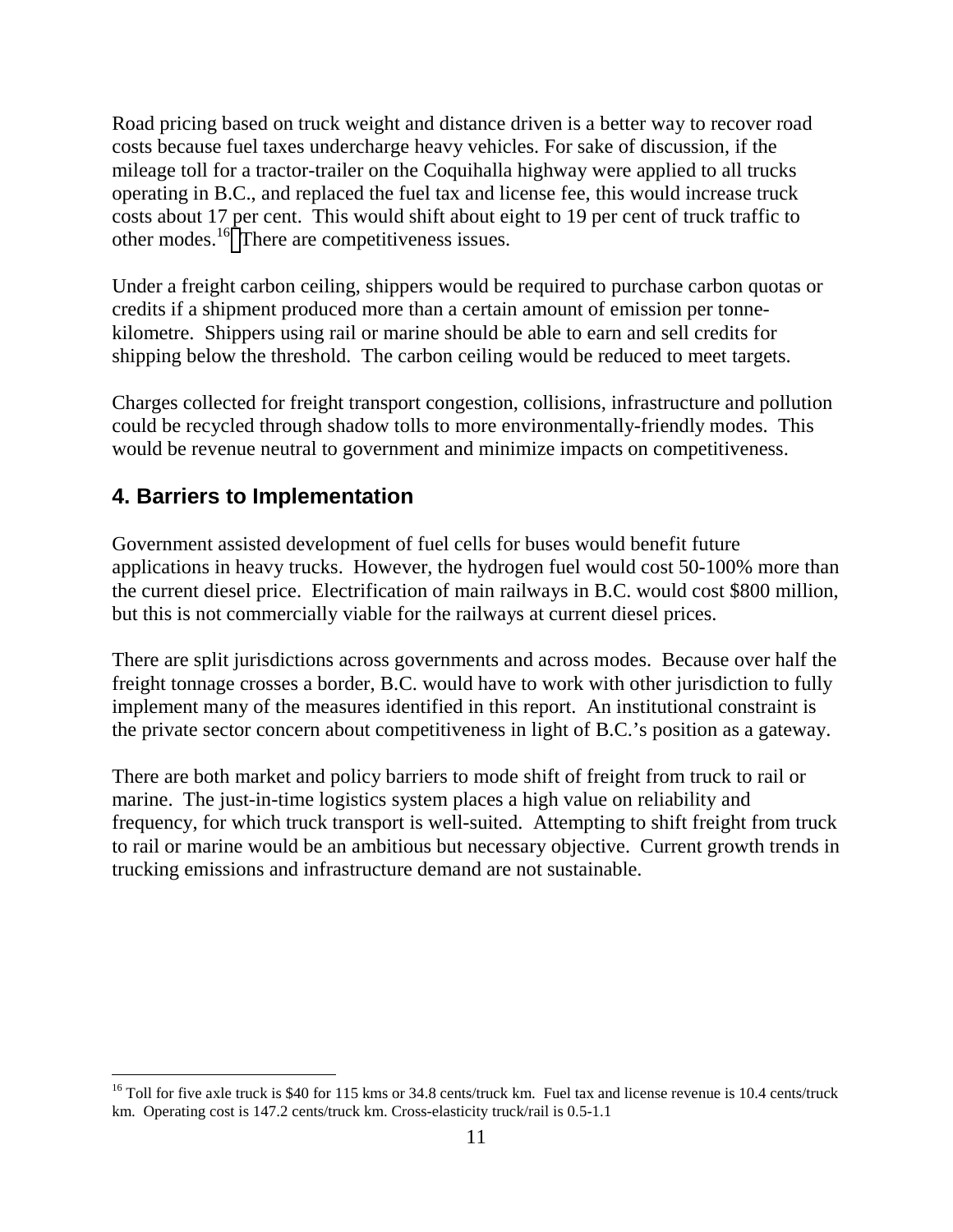Following are some of the policy barriers that need to be resolved if significant mode shift is to occur:

- Railways in B.C. contribute net revenues to governments of \$20 million a year through fuel taxes. Trucking in B.C. receives a net subsidy of \$65 million a year through the road system (after deducting fuel taxes and license fees). $17$
- The tax system encourages investment in trucks rather than trains. Trucks qualify for a 40 per cent depreciation rate for taxes, but locomotives have a 15 per cent rate.
- Truck fuel taxes and license fees for infrastructure use can be deducted 100 per cent for tax purposes, but investments in rail infrastructure can be deducted at only 10 per cent annually.
- Regulations for modes and infrastructure are split across jurisdictions.
- The costs of pollution, collisions and congestion are not factored into market prices of freight transportation. This creates excess growth for the least-efficient modes.

Possible solutions to overcome barriers to emission reductions include:

- Defining and implementing a sustainable freight transportation policy for B.C. based on intermodal principles.
- Governments cannot interfere with or micro-manage millions of decisions by individual consumers and shippers, but they can integrate their own policies across jurisdictions and between modes.<sup>18</sup>
- Making intermodal and transload facilities eligible for funding out of the highways budget, on the basis that this will reduce the need to expand road infrastructure.
- Eliminate distortions in the tax system that currently shift freight to road
- To minimize competitiveness issues, work for a regional solution with the State of Washington which also bears the costs of pass through trade traffic in border areas.
- Implement an eco-labelling system where transport options can be evaluated on their environmental impacts

#### *Examples of Emission Reductions in Freight Transport*

Bison Transport, a trucking company located in Winnipeg, is registered with the Voluntary Challenge Registry, has an environmental awareness program and trains its drivers to save fuel, for example to reduce idling. A number of the larger carriers also have speed restriction policies.

  $17$  25 billion tonne-kilometres, 0.694 cents per tonne-kilometre road cost, 0.42 cents per tonne-kilometre fuel tax and license revenue

 $18$  O.E.C.D., Transportation and the Environment, Policy Measures and Their Effects, 3.4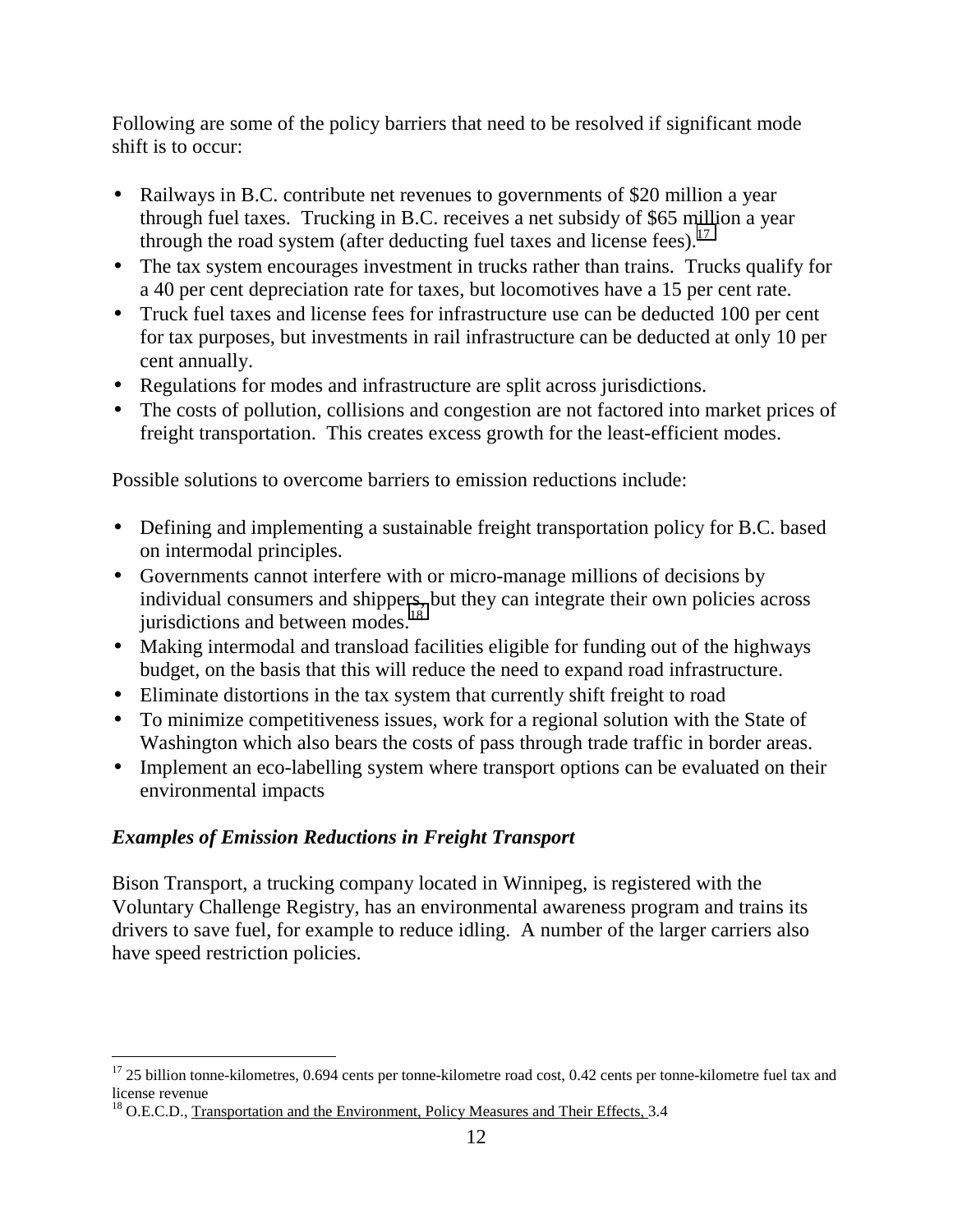About 80 German cities have set up "City Logistic" projects whereby shipments are consolidated outside the city limits and better organised within the city. The municipality, chamber of commerce and large hauliers set up a trans-shipment facility and a new company that provides a common service of deliveries within the city. This concept benefits municipalities (less spending on roads), citizens (less noise and pollution), railways (attract new inter-city traffic), and hauliers (reduce costs). <sup>19</sup>

Rail carloads of grain arriving at the Port of Vancouver are pooled in order to reduce congestion, irrespective of the originating railway and grain company terminal. Railways have created a common terminal railway in some cities. Similarly, inter-city couriers such as Purolator, FedEx, UPS and DHL could operate a common urban delivery system in the Greater Vancouver area in order to reduce vehicle kilometres.

DHL Worldwide Express has reduced the number of trucks in Amsterdam, Holland by setting up a marine distribution system, which serves as a trunk system feeding bicycle couriers. In Dublin, Ireland, a DHL bus drives around the city centre, making use of walking couriers. $20$ 

In 1998, Sweden introduced an eco-label for freight transport. Green procurement means that companies include environmental performance when choosing transport services. Transport chain environmental management involves life-cycle analysis of the impacts of manufacture, distribution, use and retirement of products.<sup>21</sup> Transporters can be evaluated in terms of their environmental impacts.<sup>22</sup> In 1998, Swedish State Railways launched the GreenCargo service brand which offers environmentally-labelled, door-todoor overnight transport. $^{23}$ 

Austria and Switzerland offer examples of mountainous territories that are using intermodal transport to reduce the environmental impact of truck traffic. Both offer roll/on roll/off services whereby trucks use the railway to cross the mountains. In 1994, Switzerland passed a plebiscite banning trucks carrying freight through Switzerland effective 2004. Since then, the position has moderated with an agreement in 1998 to implement road pricing and quotas for heavy trucks, and to beef up the rail intermodal service. In addition to rail carload, container and piggyback service, the Swiss Federal Railway operates a "rolling highway" rail service that takes the truck and provides the truck driver with couchette sleeping accommodation on the train over the mountains.

<sup>&</sup>lt;sup>19</sup> Andreas Pastowski, Wuppertal Institute, presentation to Moving the Economy Conference, Toronto, July 1998

<sup>&</sup>lt;sup>20</sup> Heidi Eichwald, presentation to Moving the Economy Conference, Toronto, July 1998

<sup>&</sup>lt;sup>21</sup> Centre for Sustainable Transportation, Monitor, No. 3, March, 2000

 $^{22}$  Delcan, K.P.M.G. and A.I. Socio-Technical Consultants, Assessment of Modal Integration & Modal Shift Opportunities, June, 1999, p.49

<sup>23</sup> Janes World Railways 1999-2000, p.315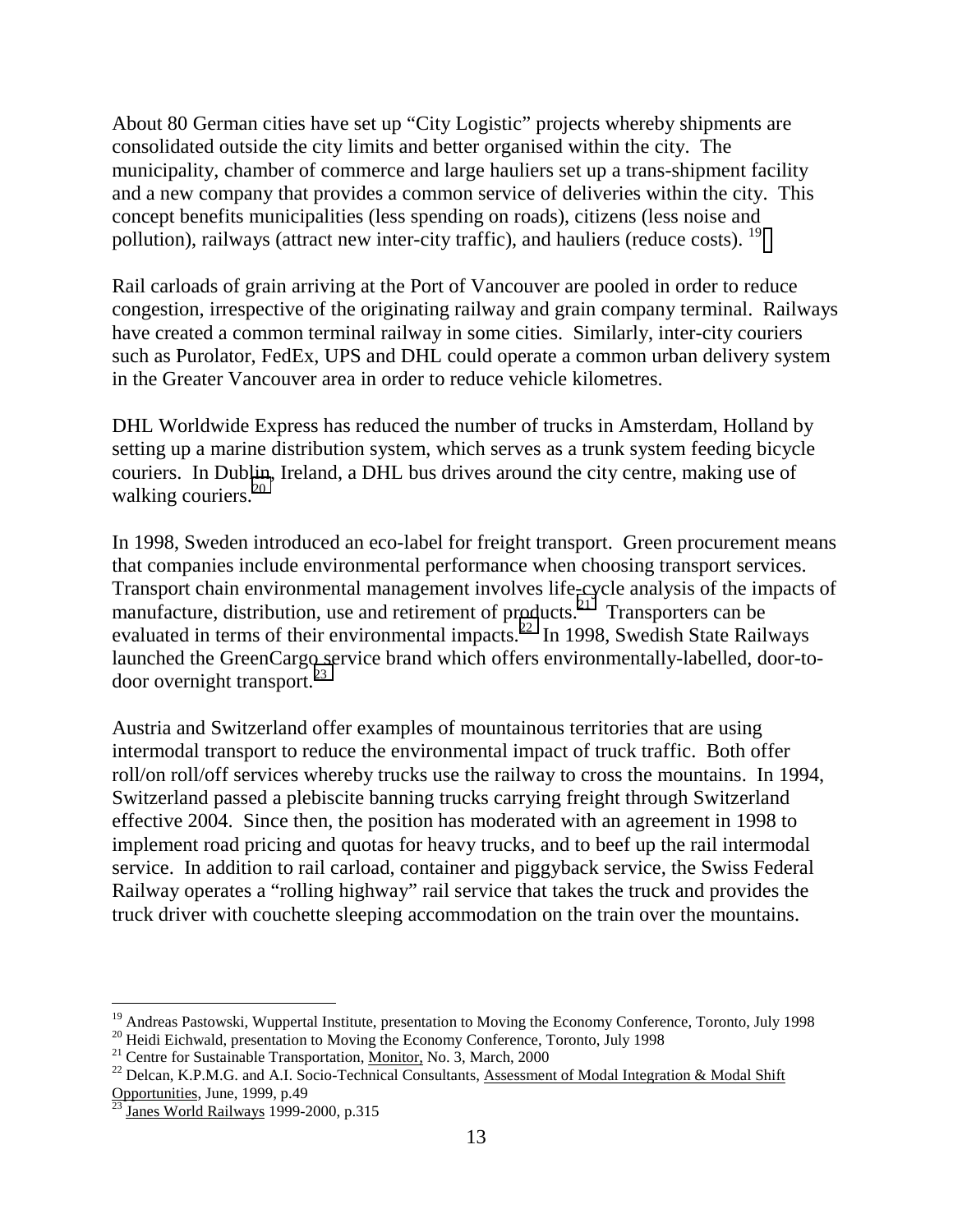With aggressive local marketing, short line railways have proved effective at taking truck traffic off highways. For example, RaiLink Southern Ontario has taken 3,600 trucks a year off the QEW highway near Hamilton. The short line delivers steel billets to mills in Hamilton. The traffic used to go by rail to Toronto, but then by truck to Hamilton.

# **5. Economic and Employment Opportunities**

Reducing GHG emissions will create opportunities for investment and employment, for example to develop alternative fuels, fuel cells, more fuel-efficient vehicles, intermodal management processes and to electrify railways. Whether or not the U.S. implements the Kyoto protocol, it will have to reduce its dependence on imported oil as supplies of inexpensive conventional oil decline. B.C. would then be in a good position to export its expertise and technology to the U.S. restructuring in a sellers market.

Reducing the energy intensity of transportation in B.C. will make the B.C. economy more competitive in the long-term. Fuel prices are already escalating as the world's supply of inexpensive conventional crude oil declines. For example, the U.S. Department of Energy estimates that country is today saving \$150- \$200 billion annually as a result of energy efficiency measures taken during the 1970's oil embargo.

The trucking industry estimates there is a shortage of 50,000 truck drivers in Canada. Intermodal would result in a more efficient use of truck drivers picking up and delivering freight at intermodal terminals, thereby relieving the long-haul driver shortage. It would also permit a reduction in the fleet of truck tractors which could assist the program to scrap old trucks.

The benefits of mode shift go beyond reducing GHG emissions, to reducing road expansion costs, road damage, traffic collisions, and improving the quality of life. For example, a 20 per cent mode shift of B.C. inter-city freight in 2015 would reduce annual public costs by about \$65 million (road costs \$14 million, collision death and injury costs  $$17$  million and congestion costs \$32 million).<sup>24</sup> Thus, it would be economically efficient for the government to offer some shadow tolls or tax credits.

Reducing greenhouse gas emissions will reduce the cost of health care and the financial losses caused by drought, forest fires, and extreme weather such as flash floods. There should be a cost estimate of the do nothing option as a benchmark against the cost of implementing reduction measures. The cost of emission reduction measures, no matter how sophisticated, are meaningless without an estimate of the cost of business as usual.

 $24$  Road cost is \$0.27 per tonne-kilometre after deducting 15.5 cents/litre fuel tax and license fees, difference in rail and truck collision costs is \$0.34 per tonne-km. Congestion cost on inter-city highways is \$0.64 per tonne-km.